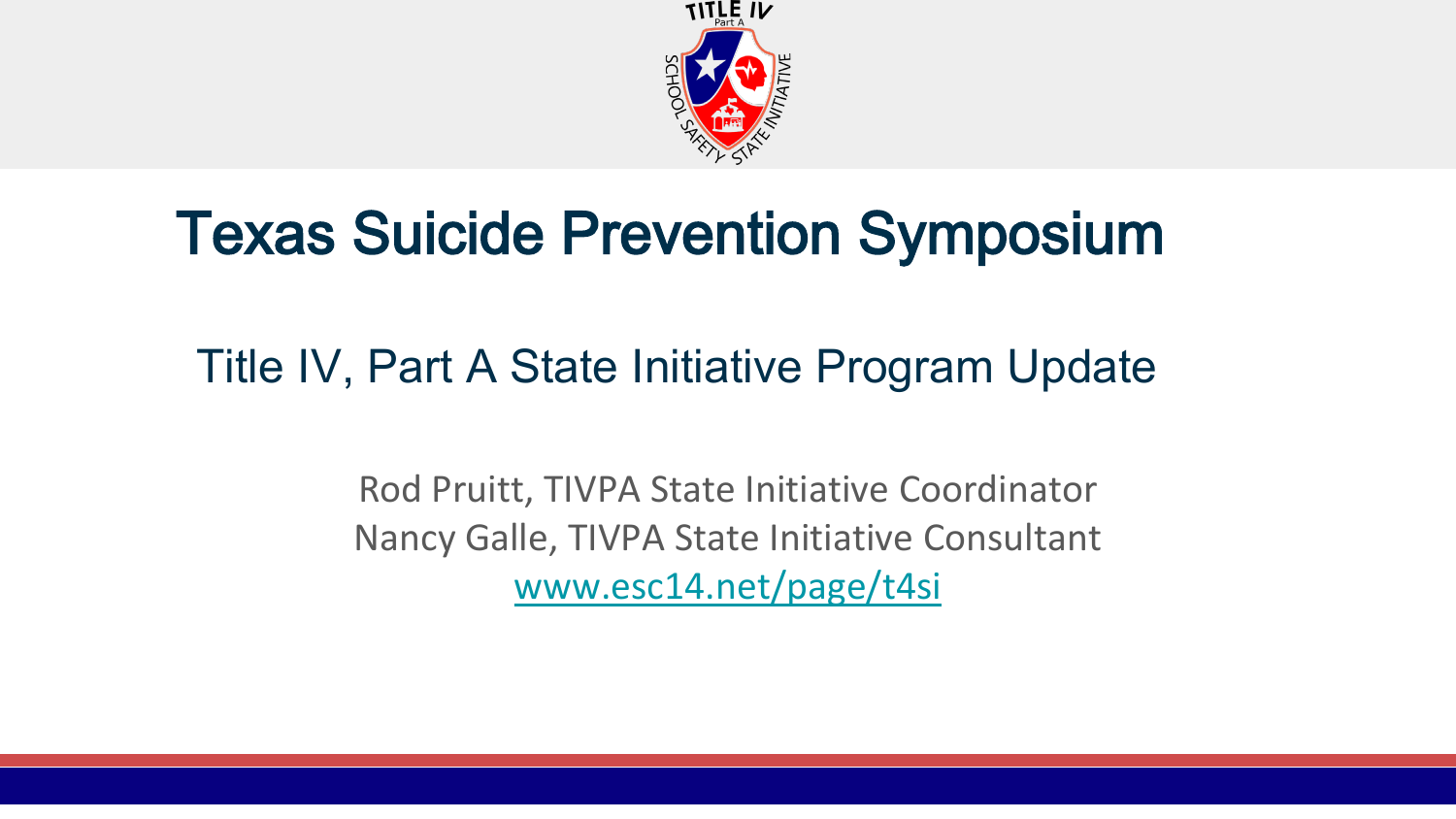

# Title IV, Part A School Safety State Initiative

#### **Disclaimer**:

The information contained in this document is for general information purposes only. You should not rely solely on this information. The contents of this document are subject to change as a result of further potential information and guidance provided by federal and state agencies with regulatory oversight of these programs. Therefore, this document does not constitute legal advice, and entities are advised to seek legal counsel regarding the information and guidance provided in this document before acting on such information and guidance.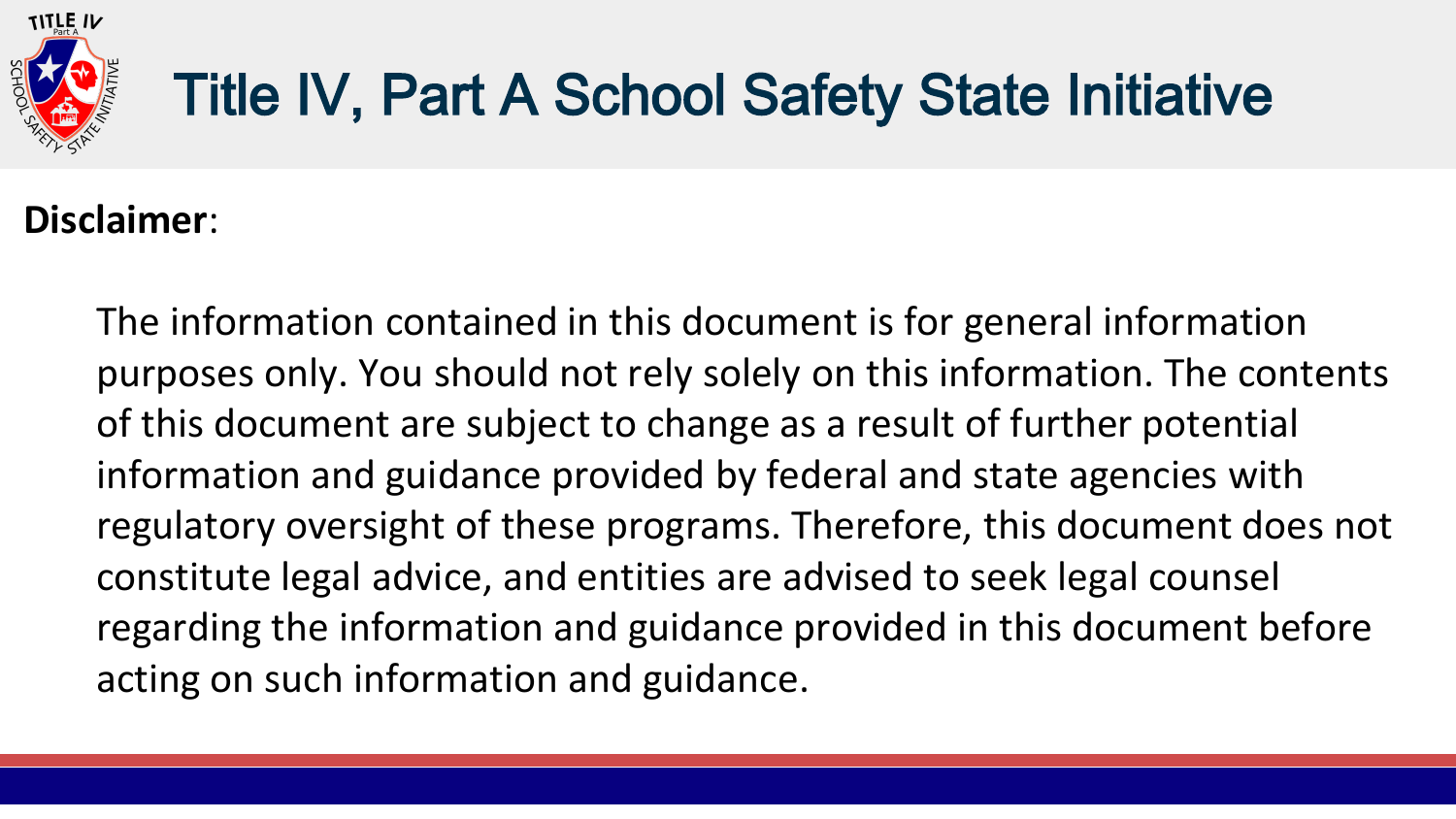

# Title IV, Part A School Safety State Initiative

## We were awarded the grant in March 2020 with the mission to build the capacity of

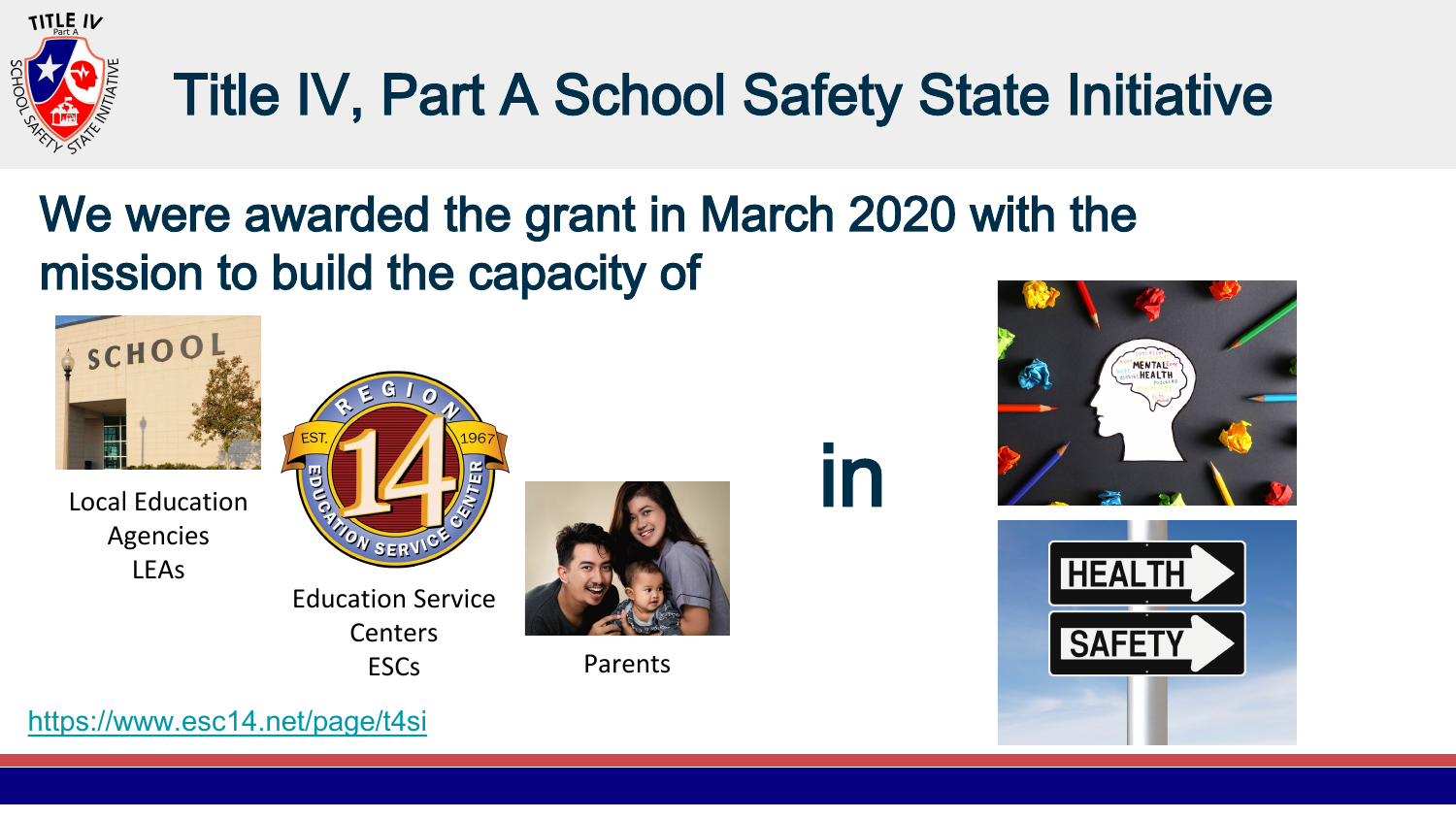

Title IV, Part A Use of Funds In areas of School Safety and Mental **Health** 

| Table 2. Overview of Authorized Topics Under Section 4108 of the $ESEA^{\ast}$ |  |
|--------------------------------------------------------------------------------|--|
|--------------------------------------------------------------------------------|--|

| <b>Safe and Supportive Schools</b>                                                                                                                                                                                                                                                                                                                                                                                                                                                                                                                                                                                                                                                                                            | <b>Student Physical and Mental Health</b>                                                                                                                                                                                                                                                                                                                                                                                                                                          |  |
|-------------------------------------------------------------------------------------------------------------------------------------------------------------------------------------------------------------------------------------------------------------------------------------------------------------------------------------------------------------------------------------------------------------------------------------------------------------------------------------------------------------------------------------------------------------------------------------------------------------------------------------------------------------------------------------------------------------------------------|------------------------------------------------------------------------------------------------------------------------------------------------------------------------------------------------------------------------------------------------------------------------------------------------------------------------------------------------------------------------------------------------------------------------------------------------------------------------------------|--|
| Preventing Bullying and Harassment<br>٠<br><b>Relationship-Building Skills</b><br><b>School Dropout Prevention</b><br>۰<br>Re-Entry Programs and Transition Services<br>for Justice Involved Youth<br><b>School Readiness and Academic Success</b><br>Child Sexual Abuse Awareness and<br>۰<br>Prevention<br>Reducing Use of Exclusionary Discipline<br>۰<br>Practices and Promoting Supportive School<br>Discipline<br><b>Suicide Prevention</b><br>Violence Prevention, Crisis Management<br>٠<br>and Conflict Resolution<br><b>Preventing Human Trafficking</b><br>۰<br><b>Building School and Community</b><br>۰<br>Relationships<br>Culturally Responsive Teaching and<br>٠<br>Professional Development of Implicit Bias | Drug and Violence Prevention<br>٠<br>Health and Safety Practices in School or<br>٠<br><b>Athletic Programs</b><br>School-Based Health and Mental Health<br><b>Services</b><br>Healthy, Active Lifestyle, Nutritional<br>٠<br>Education<br><b>Physical Activities</b><br>٠<br><b>Trauma-Informed Classroom</b><br>Management<br>Preventing Use of Alcohol, Tobacco,<br>۰<br>Marijuana, Smokeless Tobacco,<br><b>Electronic Cigarettes</b><br><b>Chronic Disease Management</b><br>۰ |  |
| <b>Cross Cutting Authorized Topics</b><br>Mentoring and School Counseling                                                                                                                                                                                                                                                                                                                                                                                                                                                                                                                                                                                                                                                     |                                                                                                                                                                                                                                                                                                                                                                                                                                                                                    |  |

Schoolwide Positive Behavioral Interventions Pay for Success Initiatives aligned with the purposes of Title IV

\*NOTE: This chart provides a summary of topics and is not an exhaustive list

[U.S. Department of Education Non-Regulatory Guidance: Student Support and Academic Enrichment Grants](https://www2.ed.gov/policy/elsec/leg/essa/essassaegrantguid10212016.pdf)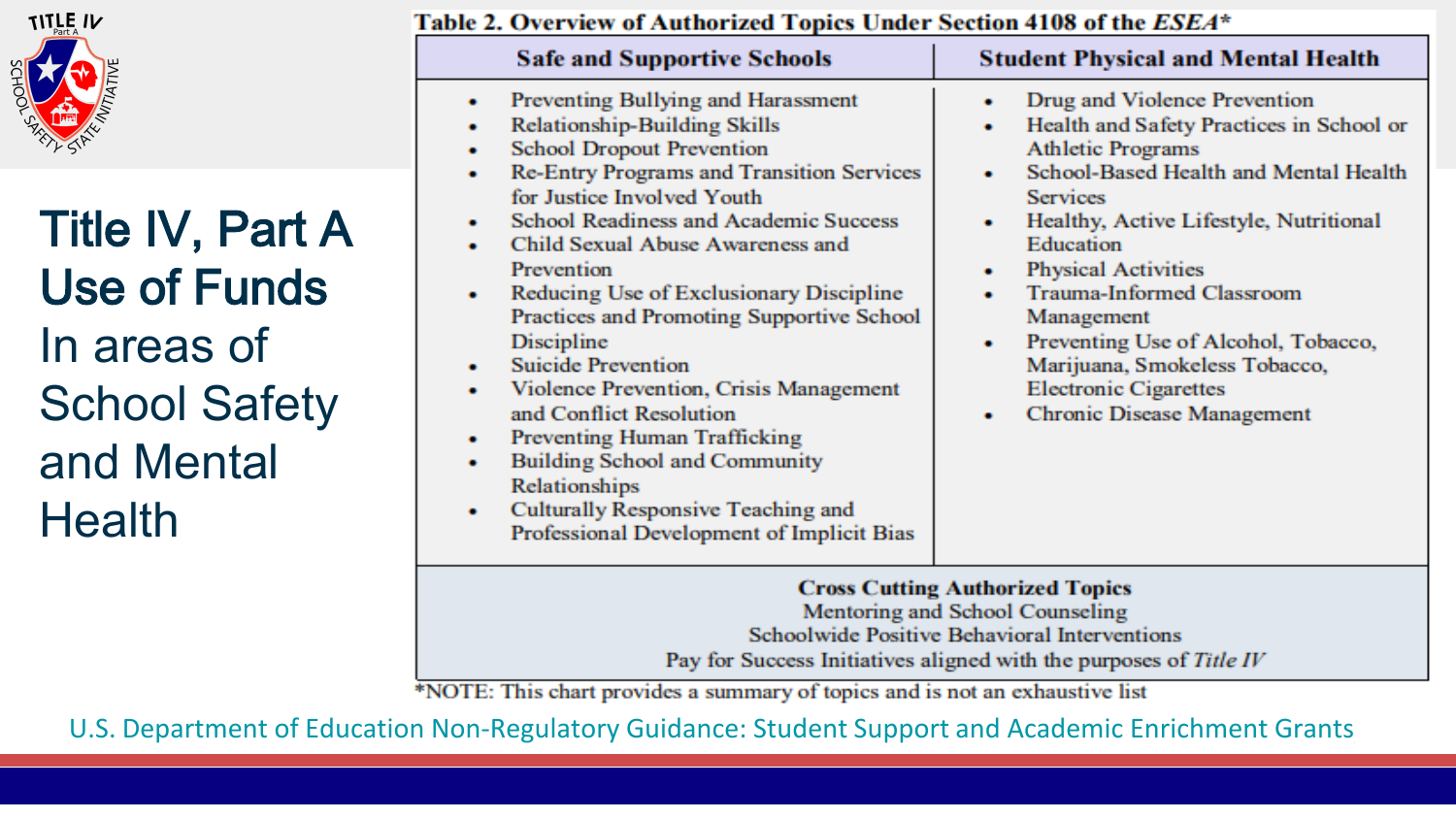

## Education Service Centers



[https://www.esc14.net/page/t4si\\_escResources](https://www.esc14.net/page/t4si_escResources)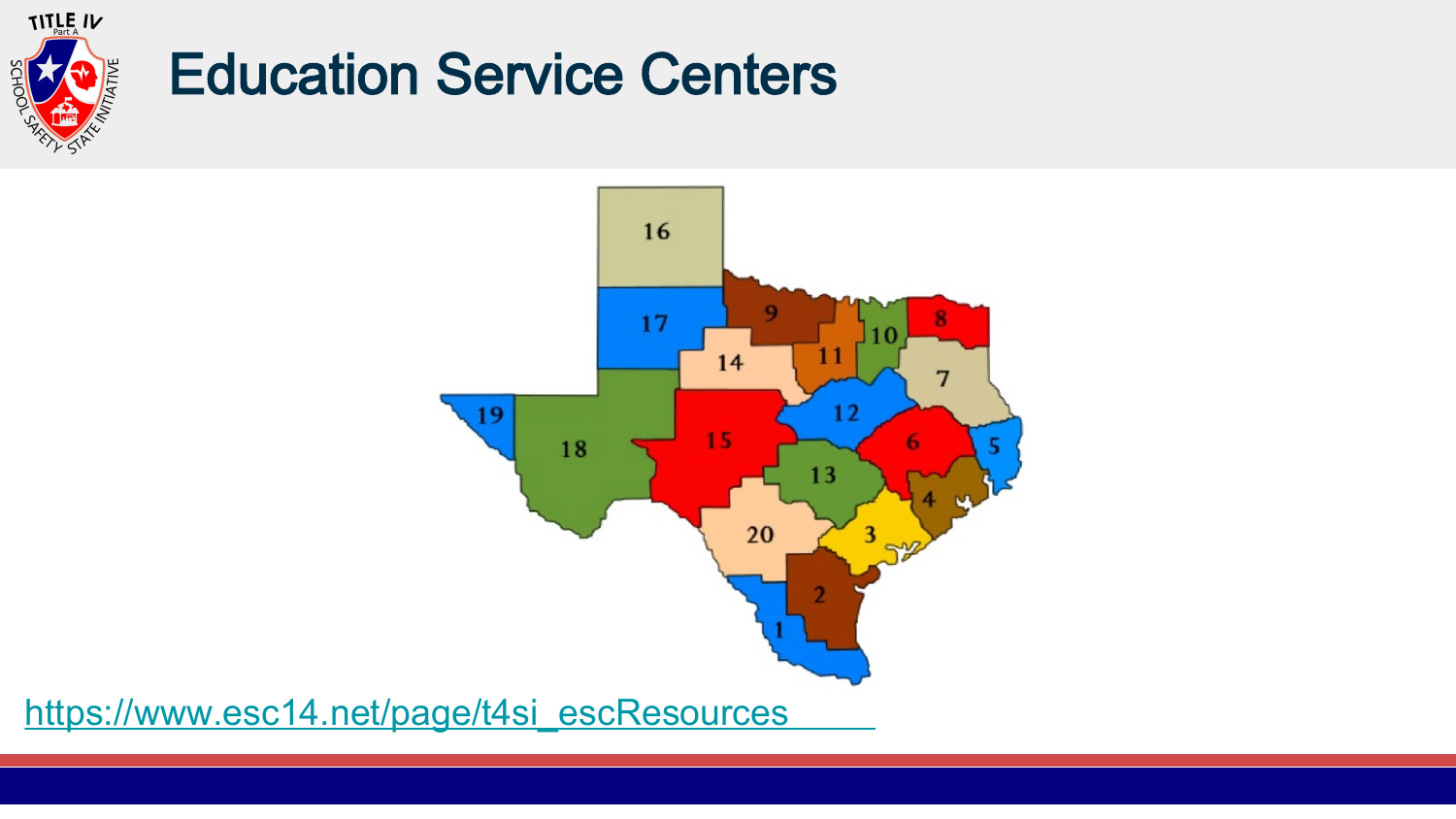

# ASK+ Suicide Gatekeeper Trainers

● Since 2020 the Title IV, Part A State Initiative has supported

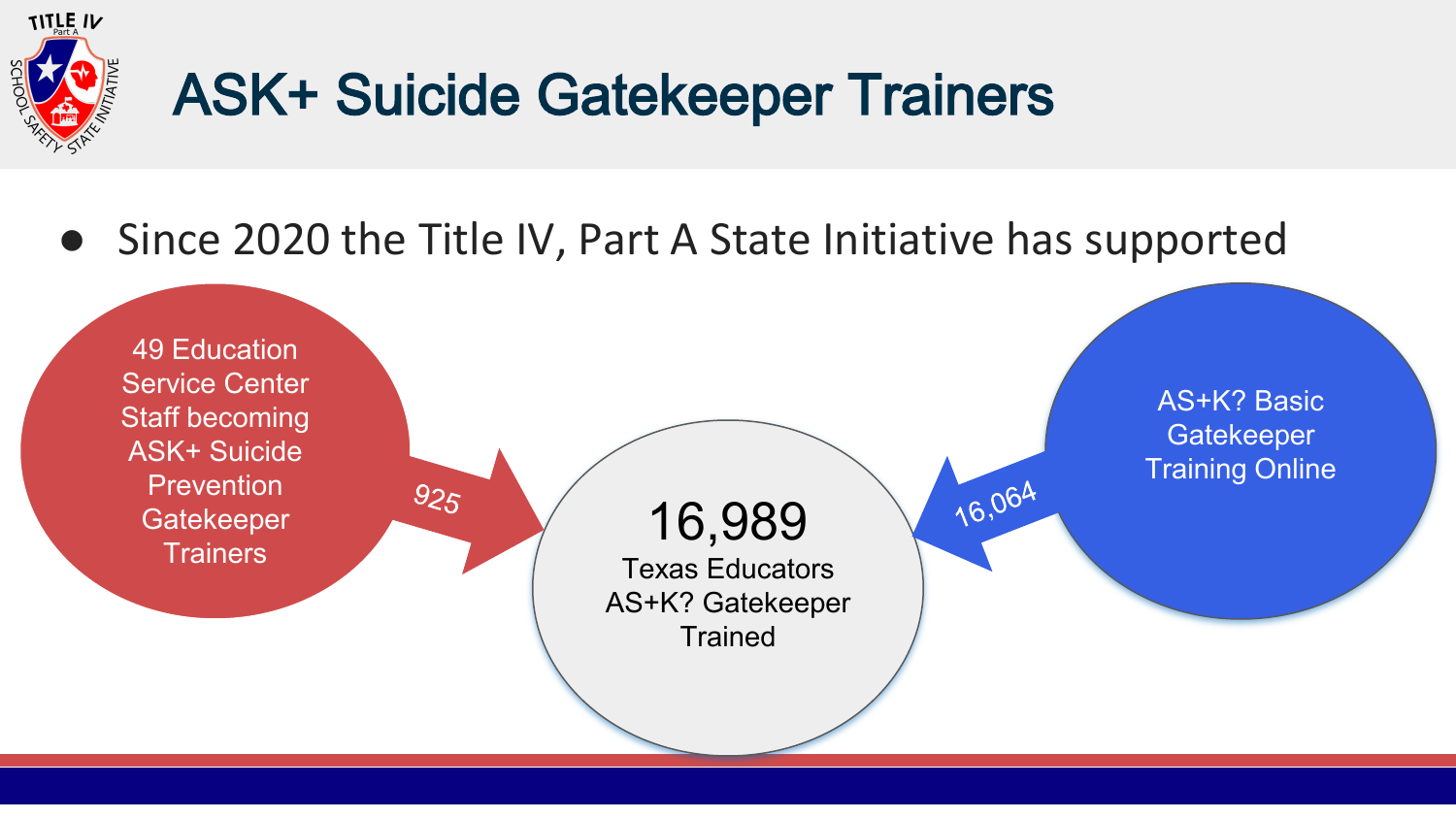

# Texas Advancing Suicide Safer Schools Roadmap <sub>™</sub> ESC Deep Dive

● Since 2020 the Title IV, Part A State Initiative has supported

25 Education **Service** Center staff were led on a deep dive of resources

17 of the 20 **Education Service** Centers were represented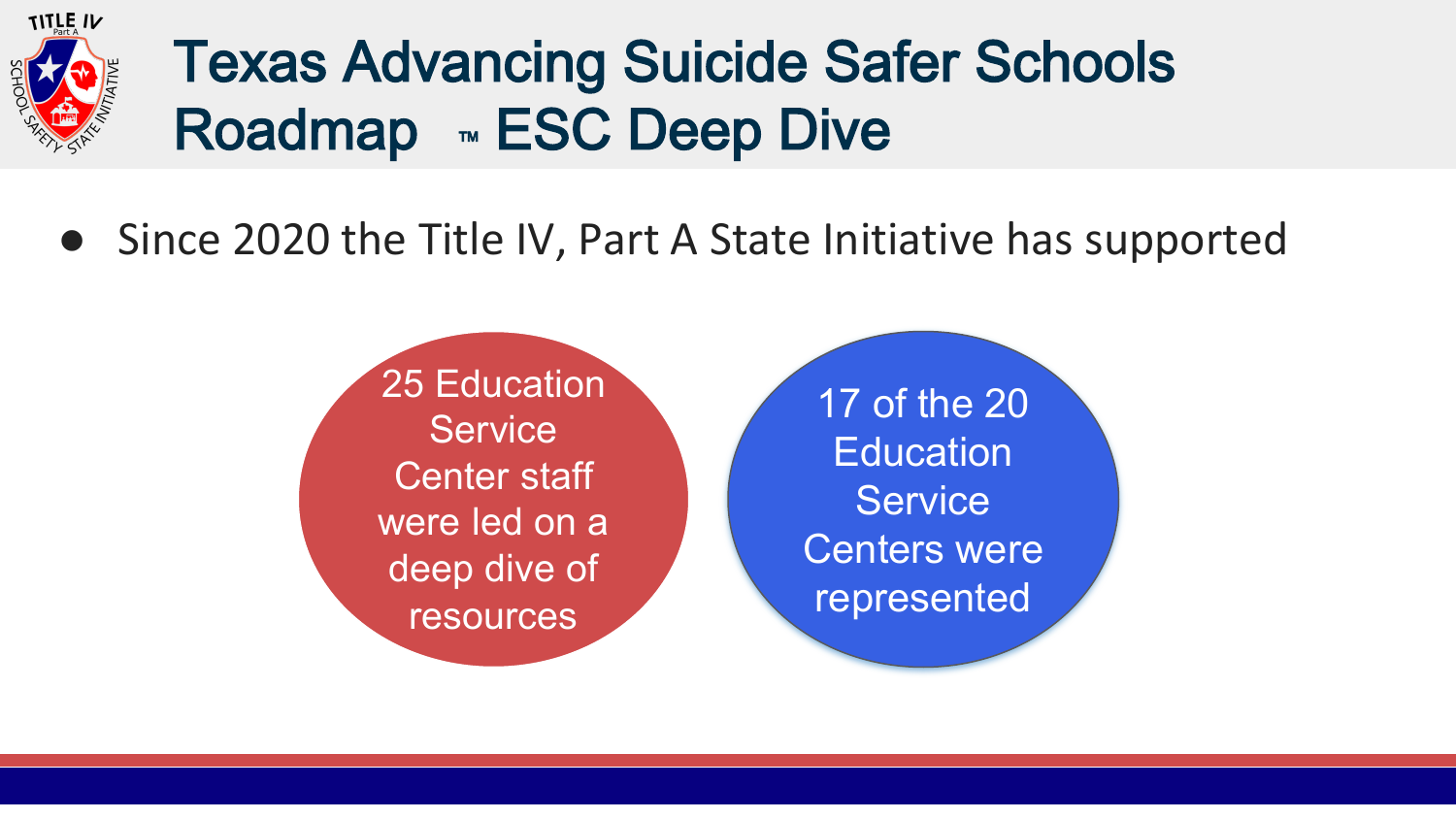

## **[SB 1267](https://legiscan.com/TX/bill/SB1267/2021) - Continuing Education Changes**

**Implementation Timeline:** 2021-2022 SY **SBEC Clearinghouse:** June 2022 **District Policies:** August 2022

#### **Professional Development**

Removes/reduces required training for educators, principals, and counselors.

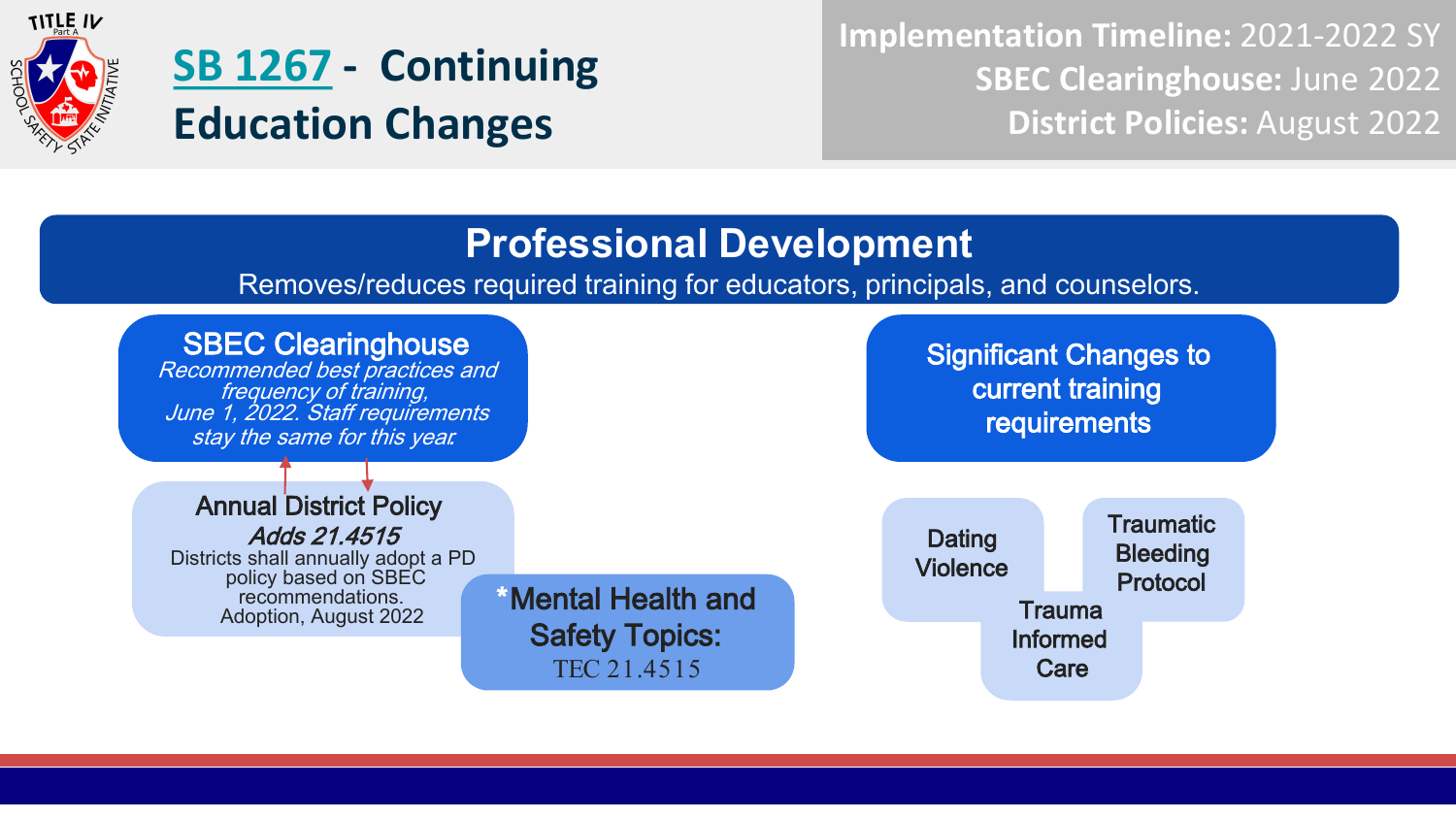

### \*Mental Health and Safety Professional Development Impacted by SBEC Clearinghouse TEC 21.4515, sections 10-20



CPR, AED, Safety Training Trauma-Informed Care Prevention

Trauma-Informed Care

Bullying

Sexual abuse, sex trafficking, and all other maltreatment of children

Epinephrine Auto-injector and recognizing anaphylaxis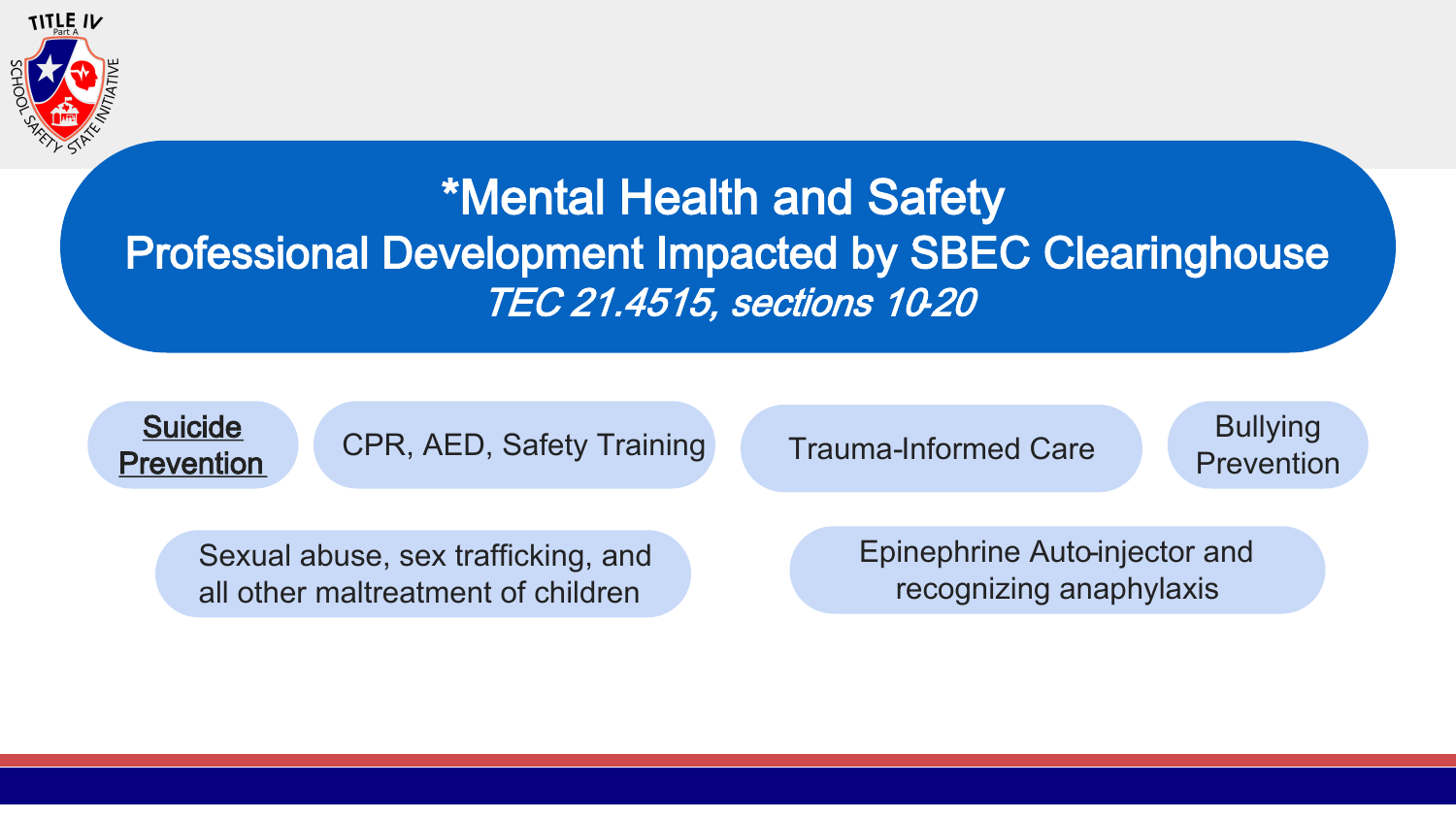

### **[SB 279](https://legiscan.com/TX/bill/SB279/2021)- Suicide Prevention Information Required on ID Cards**

#### **Students in grades 6-12**

- **must** have printed on the card the contact information for:
	- the National Suicide Prevention Lifeline **1-800-273-8255, and**
	- the Crisis Text Line- **Text HOME to 741741**
- **may** have printed on the card the contact information for a local suicide prevention hotline, if available.



**Effective for all ID Cards issued after** 

#### [TEA FAQ on SB 279](https://tea.texas.gov/about-tea/other-services/mental-health/mental-health-and-behavioral-health)



**June 14, 2021**